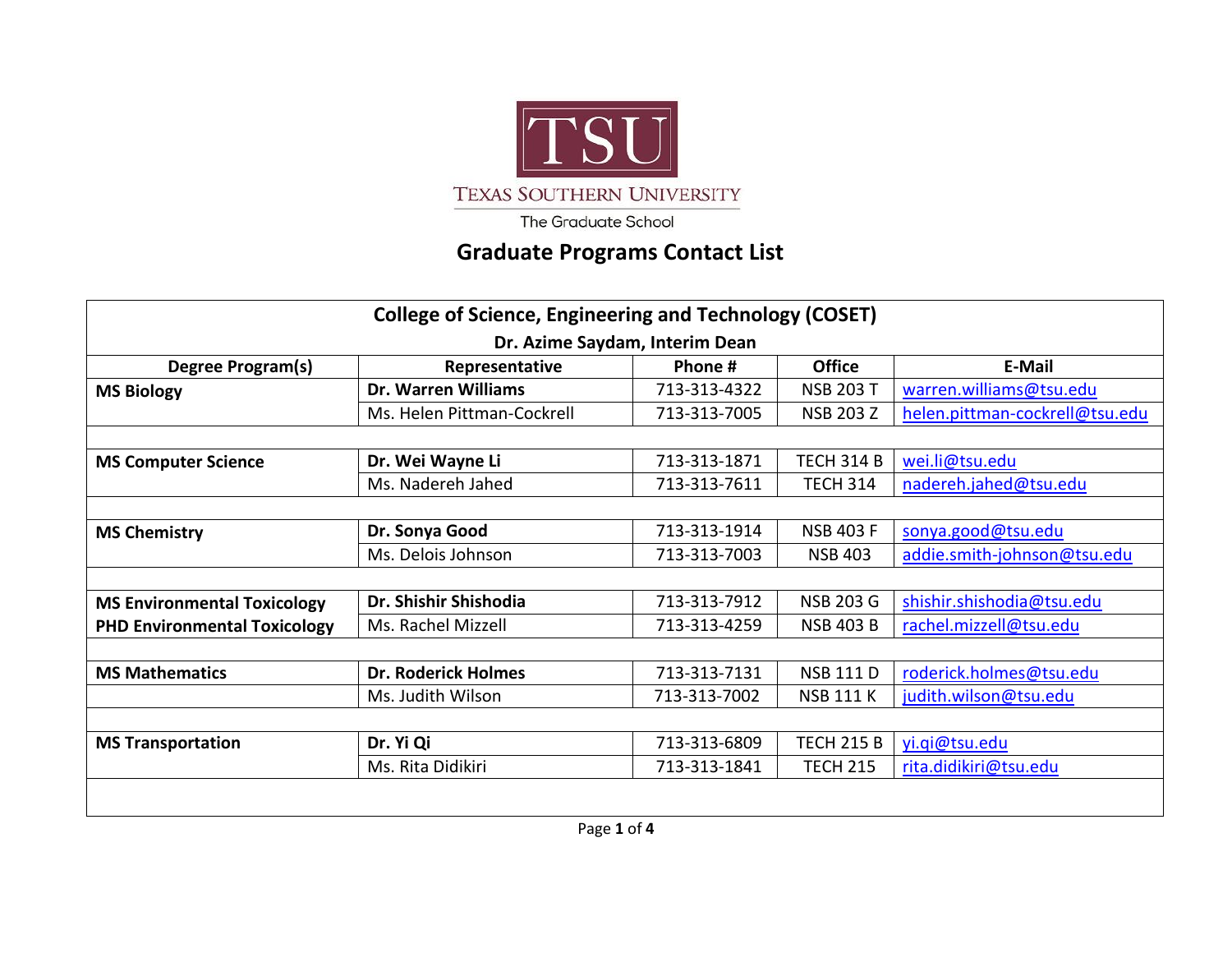| <b>College of Pharmacy and Health Sciences (COPHS)</b> |                          |                                   |                     |                             |  |  |
|--------------------------------------------------------|--------------------------|-----------------------------------|---------------------|-----------------------------|--|--|
| Dr. Rashid Mosavin, Dean                               |                          |                                   |                     |                             |  |  |
| <b>Degree Program(s)</b>                               | Representative           | Phone #                           | <b>Office</b>       | E-Mail                      |  |  |
| <b>PHD Pharmaceutical Sciences</b>                     | Dr. Huan Xie             | 713-313-4340                      | <b>GRAY 219</b>     | huan.xie@tsu.edu            |  |  |
|                                                        | Ms. Queenie Ikpo         | 713-313-7565                      | <b>GRAY 124 A</b>   | queenie.ikpo@tsu.edu        |  |  |
|                                                        |                          |                                   |                     |                             |  |  |
| <b>MHCA (Master's)</b>                                 | <b>Dr. Monica Rasmus</b> | 713-313-1152                      | <b>NSB 219</b>      | monica.rasmus@tsu.edu       |  |  |
| <b>Health Care Administration</b>                      | Dr. Zivar Yousefipour    | 713-313-1890                      | <b>GRAY 122</b>     | zivar.yousefipour@tsu.edu   |  |  |
|                                                        |                          |                                   |                     |                             |  |  |
|                                                        |                          | <b>College of Education (COE)</b> |                     |                             |  |  |
| Dr. Bernnell Peltier-Glaze, Interim Dean               |                          |                                   |                     |                             |  |  |
| <b>Degree Program(s)</b>                               | Representative           | Phone #                           | <b>Office</b>       | <b>E-Mail</b>               |  |  |
| <b>MED Counseling</b>                                  | Dr. Candy Ratliff        | 713-313-1922                      | <b>EDU 249</b>      | candy.ratliff@tsu.edu       |  |  |
| <b>EDD Counseling</b>                                  | Ms. Courtney Berry       | 713-313-7018                      | <b>EDU 249</b>      | courtney.berry@tsu.edu      |  |  |
|                                                        |                          |                                   |                     |                             |  |  |
| <b>MED Curriculum &amp; Instruction</b>                | Dr. Ingrid Haynes-Mays   | 713-313-7179                      | <b>EDU 204</b>      | ingrid.haynes@tsu.edu       |  |  |
| <b>EDD Curriculum &amp; Instruction</b>                | Ms. Clareatha McDonald   | 713-313-7267                      | <b>EDU 204</b>      | clareatha.mcdonald@tsu.edu  |  |  |
|                                                        |                          |                                   |                     |                             |  |  |
| <b>MED Education Administration</b>                    | Dr. Yoruba Mutakkabir    | 713-313-7497                      | <b>EDU 111</b>      | yoruba.mutakabbir@tsu.edu   |  |  |
| <b>EDD Education Administration</b>                    | Ms. Carolyn Vigne        | 713-313-7341                      | <b>EDU 111</b>      | carolyn.vigne@tsu.edu       |  |  |
|                                                        |                          |                                   |                     |                             |  |  |
| <b>MS Health &amp; Kinesiology</b>                     | Dr. Dwalah Fisher        | 713-313-7272                      | <b>HP&amp;E 103</b> | dwalah.brown-fisher@tsu.edu |  |  |
|                                                        | Ms. Syreeta Landy        | 713-313-1282                      | <b>HP&amp;E 103</b> | syreeta.landy@tsu.edu       |  |  |
|                                                        |                          |                                   |                     |                             |  |  |
| <b>MS Sport Studies &amp;</b>                          | Dr. Jafus Cavil          | 713-313-1965                      | <b>HP&amp;E 110</b> | jafus.cavil@tsu.edu         |  |  |
| <b>Sport Leadership</b>                                | Dr. Courtney Flowers     | 713-313-7934                      | <b>HP&amp;E 159</b> | courtney.flowers@tsu.edu    |  |  |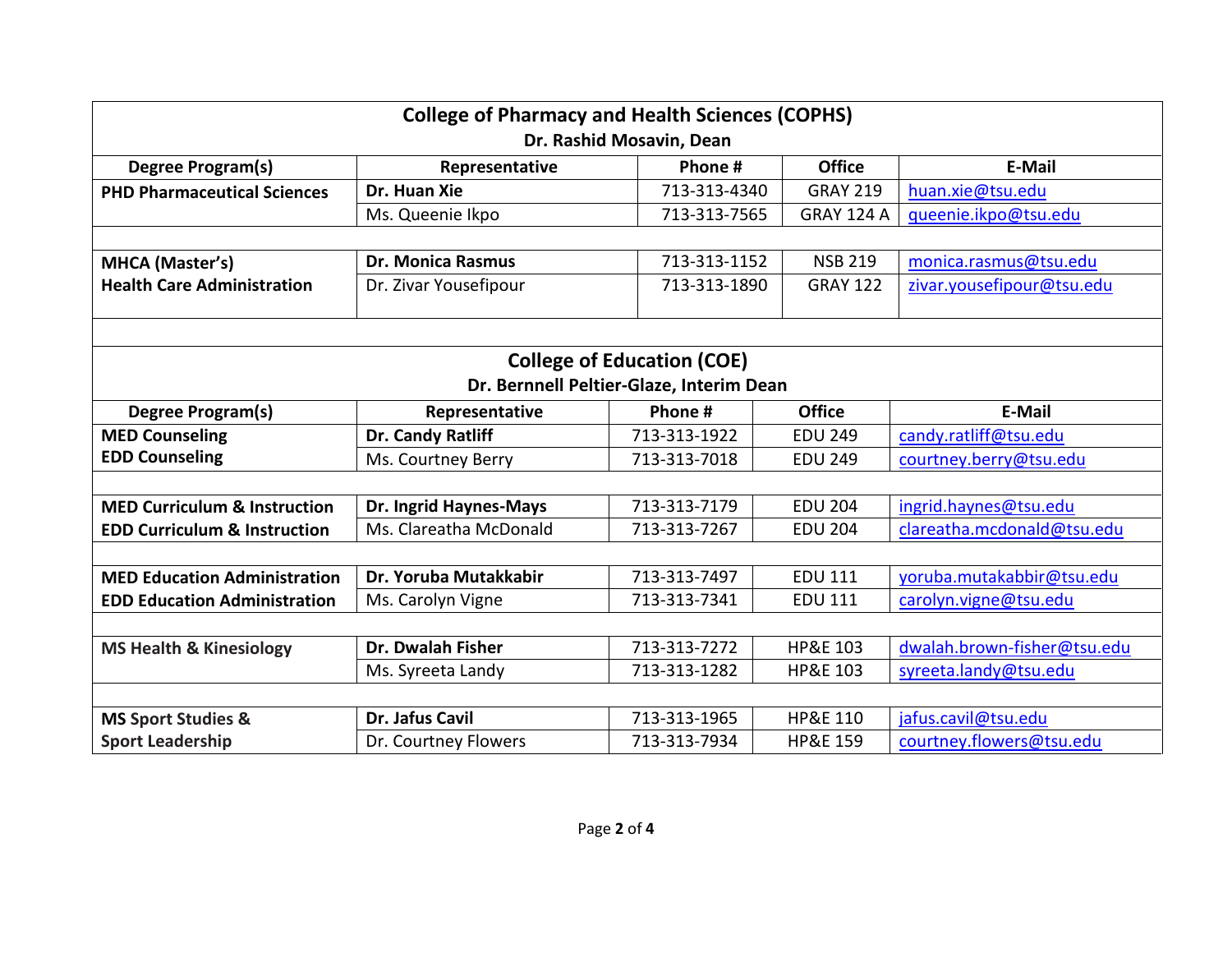| Jesse H. Jones School of Business (SOB)                           |                            |              |                   |                             |  |  |
|-------------------------------------------------------------------|----------------------------|--------------|-------------------|-----------------------------|--|--|
| Dr. David Yen, Dean                                               |                            |              |                   |                             |  |  |
| Degree Program(s)                                                 | Representative             | Phone #      | <b>Office</b>     | E-Mail                      |  |  |
| <b>MBA</b>                                                        | Dr. Mayur Desai            | 713-313-7279 | JHJ 320           | mayur.desai@tsu.edu         |  |  |
| <b>Business Administration</b>                                    | <b>Mr. Naveed Haider</b>   | 713-313-7309 | JHJ 151           | naveed.haider@tsu.edu       |  |  |
| <b>Executive MBA (EMBA)</b>                                       |                            |              |                   |                             |  |  |
| <b>MS in Management</b>                                           |                            |              |                   |                             |  |  |
| <b>Information Systems</b>                                        |                            |              |                   |                             |  |  |
|                                                                   |                            |              |                   |                             |  |  |
| <b>College of Liberal Arts &amp; Behavioral Sciences (COLABS)</b> |                            |              |                   |                             |  |  |
| Dr. Needha Boutte-Queen, Dean                                     |                            |              |                   |                             |  |  |
| <b>Degree Program(s)</b>                                          | Representative             | Phone #      | <b>Office</b>     | E-Mail                      |  |  |
| <b>MA English</b>                                                 | <b>Dr. Michael Zeitler</b> | 713-313-7413 | <b>MLK 141</b>    | michael.zeitler@tsu.edu     |  |  |
|                                                                   | Ms. Linda Williams         | 713-313-7916 | <b>MLK 106</b>    | linda.williams@tsu.edu      |  |  |
|                                                                   |                            |              |                   |                             |  |  |
| <b>MA History</b>                                                 | Dr. Cary Wintz             | 713-313-7324 | <b>PAB 305 D</b>  | cary.wintz@tsu.edu          |  |  |
|                                                                   | Ms. Terri Ruiz             | 713-313-7794 | <b>PAB 305 K</b>  | terri.williams-ruiz@tsu.edu |  |  |
|                                                                   |                            |              |                   |                             |  |  |
| <b>MA Human Sciences &amp;</b>                                    | Dr. Makuba Lihono          | 713-313-7637 | <b>LANE 114</b>   | makuba.lihono@tsu.edu       |  |  |
| <b>Consumer Sciences</b>                                          | Ms. Linda Jones            | 713-313-7229 | <b>LANE 103 B</b> | linda.jones@tsu.edu         |  |  |
|                                                                   |                            |              |                   |                             |  |  |
| <b>MA Sociology</b>                                               | Dr. Erma Mosley            | 713-313-7410 | <b>PAB 320 A</b>  | erma.mosley@tsu.edu         |  |  |
|                                                                   | Ms. Shearly Scott          | 713-313-7250 | <b>PAB 320 C</b>  | shearly.scott@tsu.edu       |  |  |
|                                                                   |                            |              |                   |                             |  |  |
| <b>MA Psychology</b>                                              | Dr. Denika Douglas         | 713-313-4429 | <b>PAB 302 D</b>  | denika.douglas@tsu.edu      |  |  |
|                                                                   | Ms. Betrose Sparks         | 713-313-7344 | <b>PAB 302 F</b>  | betrose.sparks@tsu.edu      |  |  |